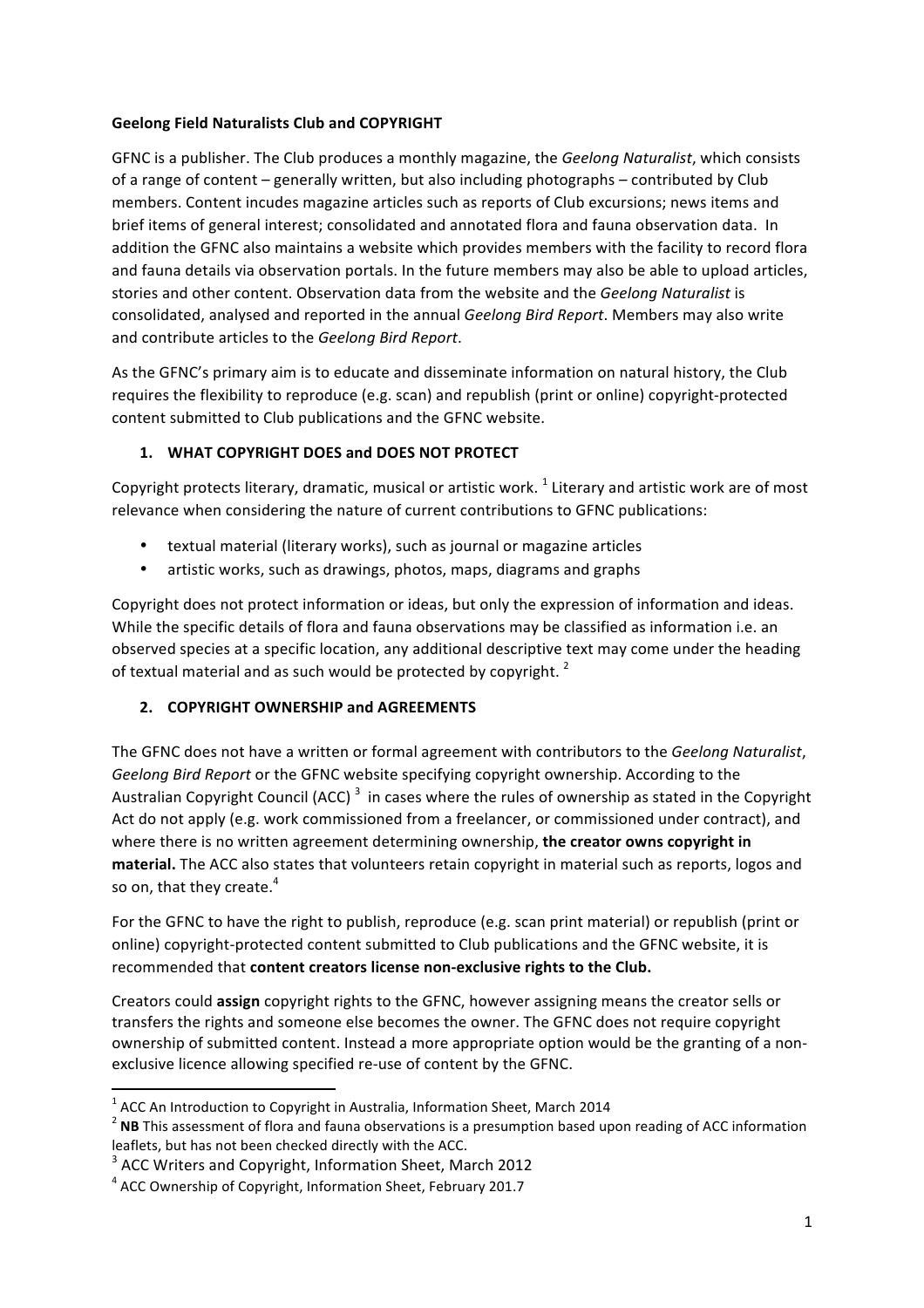Licensing means that a person remains the owner but someone else is permitted to deal with the work in ways that they (creator) and that person (GFNC) agree on. Under a non-exclusive licence the creator can grant more than one person/party a licence to use material in specified ways.

### **3. GFNC COPYRIGHT AGREEMENT**

The ACC recommends best practice is to put any agreement or transaction relating to copyright into writing. Therefore to protect the rights of content creators and to provide the Club with flexibility in the re-use of copyright material, the following agreement is proposed. This agreement licenses certain specified rights to the GFNC and should be signed by the creator/copyright owner.

--------------------------------------------------------------------------------------------------------------------------------

#### *Creator's declaration:*

I grant the Geelong Field Naturalists Club Inc. (GFNC) a royalty-free, non-exclusive, perpetual licence to publish, reproduce or republish My Content in print or online.

I understand that I retain copyright and any other rights I hold in My Content and can continue to share or commercialise My Content as I wish.

I confirm I own, or have the right to use, any copyright material included in My Content and that I am not infringing any person's rights by submitting the content to GFNC publications or the GFNC website. 

I understand that the GFNC will appropriately attribute My Content in publications or on the GFNC website.

#### **DEFINITIONS**

My Content may include text, photos, videos, audio or weblinks contributed to GFNC publications and the GFNC website.

**GFNC** is the Geelong Field Naturalists Club Inc.

**GFNC publications** include, but are not limited to, the *Geelong Naturalist* and the *Geelong Bird Report.*

Publish means to make My Content public in GFNC publications and/or the GFNC website.

**Reproduce** means to make a copy of Content in print or online (e.g. scan from print to digital form).

--------------------------------------------------------------------------------------------------------------------------------

**Republish** means to publish the Content again in print and/or online.

**Perpetual** means continuing for the lifetime of the GFNC.

**Attribute** means acknowledge me as the creator of My Content.

Once signed, the proposed GFNC Copyright Agreement would apply to existing and new contributors.